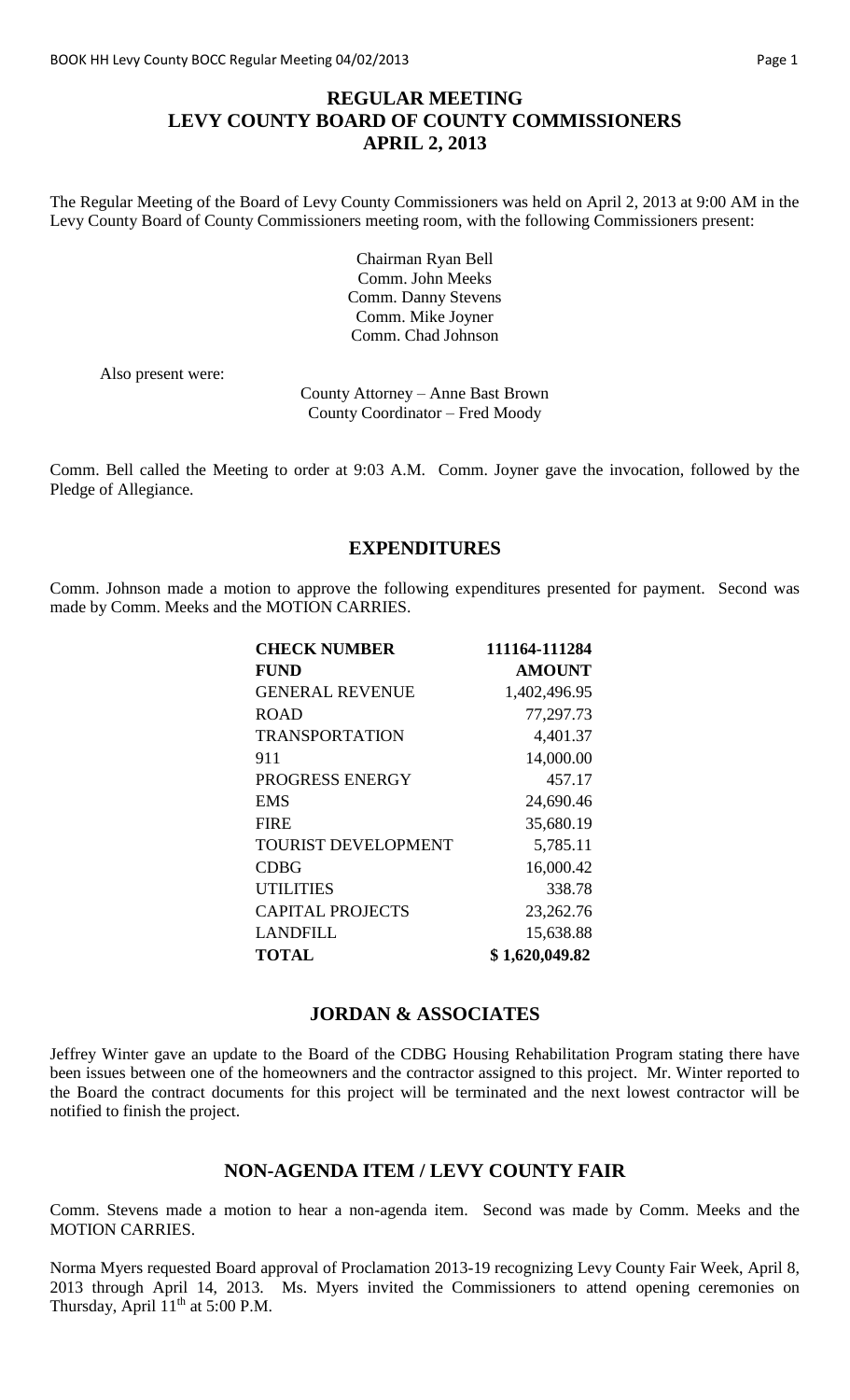Comm. Stevens made a motion to approve Proclamation 2013-19 as presented. Second was made by Comm. Johnson and the MOTION CARRIES.

#### **FLORIDA FOREST SERVICE**

Bobby Cahal

Presenting Annual Revenue Sharing check.

Mr. Cahal presented an Annual Revenue Sharing check in the amount of \$135,413.89 which reflects the distribution of Goethe State Forest receipts for fiscal year 2011-2012.

# **PUBLIC HEARING**

Swearing in of those wishing to speak for or against the items listed below was done by Atty. Brown.

Atty. Brown asked if any of the Commissioners had any ex-parte communication with any of the petitioners. Comm. Stevens<sup>1</sup> and Comm. Joyner<sup>2</sup> stated they both had communication with petitioners.

- Rob Corbitt, Director
	- A. FP 1-13, Croft Land Surveying representing Venetta Anderson, petitioning the Board for a Final Plat of "Nishia Village", a residential subdivision located in NE ¼ of the NW ¼ of the NE ¼ of Section 4, Township 13 S, Range 19 E, in Levy County. Said parcel contains 8.02 acres more or less and will consist of four (4) 1 acre lots and one 3.62 acre lot. The zoning designation is "RR-2" Rural Residential – 2 and the land use ID is "LDR", Low Density Residential.

Mr. Corbitt presented and requested Board approval of FP 1-13, a Final Plat of "Nishia Village".

Comm. Bell asked if anyone in the audience would like to speak for or against the petition. There were none.

Comm. Stevens made a motion to approve FP 1-13, a Final Plat of "Nishia Village", as presented. Second was made by Comm. Meeks and the MOTION CARRIES.

B. FP 2-13, Croft Land Surveying representing Michael Suzanne Tobin, petitioning the Board for a Final Plat of "Dragon's Lair", a residential subdivision located in the NE 1.4 of Section, Township 12 S, Range 18 E, in Levy County. Said parcel contains 20.01 acres more or less and will consist of two (2) 10 acre lots. The zoning designation is "A/RR", Agriculture/Rural Residential.

Mr. Corbitt presented and requested Board approval of FP 2-13, a Final Plat of "Dragon's Lair".

Comm. Bell asked if anyone in the audience would like to speak for or against the petition. There were none.

Comm. Stevens made a motion to approve FP 2-13, a Final Plat of "Dragon's Lair", as presented. Second was made by Comm. Meeks and the MOTION CARRIES.

C. Ordinance 2013-02; providing that the Levy County Code be amended by amending Section 50-134 of such code; providing for the new Levy County Wind Speed Maps and establishing the exact locations of the applicable Wind Speed lines for each risk category; providing for authority; providing for severability; providing for notice; providing for repealing clause; and providing an effective date.

Mr. Corbitt presented and requested Board approval of Ordinance 2013-02 which establishes the new Levy County Wind Speed Maps.

Comm. Bell asked if anyone in the audience would like to speak for or against the Ordinance presented. Those who spoke were: Bill Lake and Sylvia McCullar.

Comm. Meeks made a motion to approve Ordinance 2013-02 as presented. Second was made by Comm. Joyner and the MOTION CARRIES.

 $\overline{a}$ 

<sup>&</sup>lt;sup>1</sup> Comm. Stevens ex-parte communication

<sup>2</sup> Comm. Joyner ex-parte communication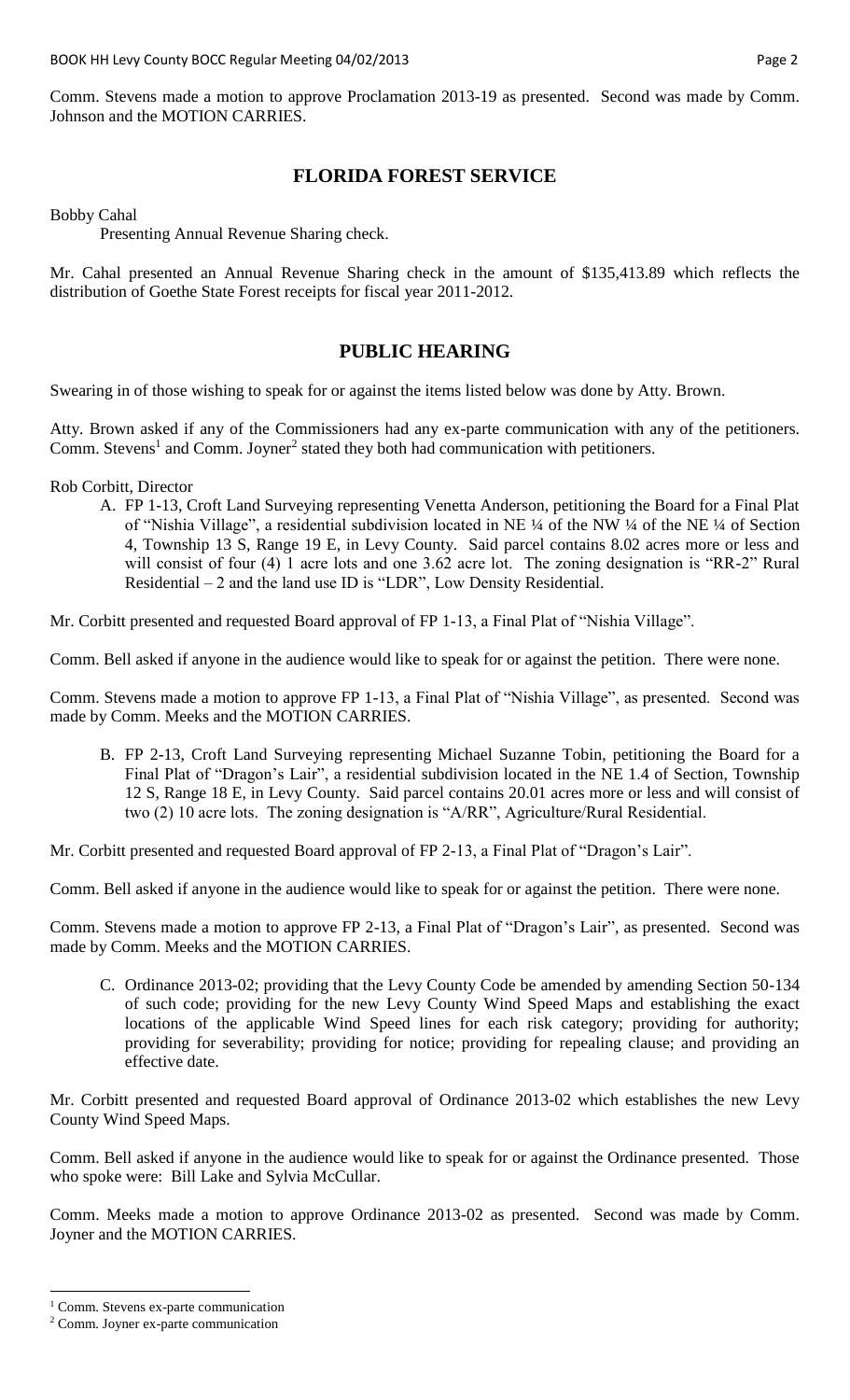D. Ordinance 2013-03; approving a rezoning for Darryl Diamond, rezoning 4 acres more or less located in the Inglis Municipal Service District, Levy County, Florida, from Commercial (C) Future Land Use map designation to Neighborhood Commercial (C-2), Petition CZ 2-12; providing an effective date.

Mr. Corbitt presented Ordinance 2013-03, rezoning for Darryl Diamond in the Inglis Municipal Service District from Commercial (C) to Neighborhood Commercial (C-2), Petition CZ 2-12. Mr. Corbitt stated the Planning Commission recommended denial.

Comm. Bell asked if anyone in the audience would like to speak for or against the Ordinance presented. Those who spoke are listed below:

| For              | Against               |
|------------------|-----------------------|
| Greg Younger     | Claudia Keiser        |
| Michael Lamb     | Sylvia McCullar       |
| <b>Bill Lake</b> | <b>Steve Anderson</b> |
| <b>Bob Obert</b> |                       |
| Robert Kelly     |                       |

Members of the audience, Renate Cannon and Michael White also spoke regarding this Ordinance.

After discussion, Comm. Johnson made a motion to approve Ordinance 2013-03 as presented. Second was made by Comm. Meeks and the MOTION CARRIES. The votes were cast as follows:

Yes No Comm. Stevens Comm. Meeks Comm. Johnson Comm. Joyner Comm. Bell

The meeting recessed at 10:56 A.M. The meeting reconvened at 11:08 A.M.

# **PRESENTATION TO ROB CORBITT**

Comm. Bell presented Mr. Corbitt with a plaque honoring him for his years of service as the Director for Building & Zoning.

# **LEVY COUNTY SHERIFF'S OFFICE**

Sheriff Bobby McCallum

Request Expenditure of Chapter 126 funds.

Sheriff McCallum requested Board approval for the expenditure of Chapter 126 funds in the amount of \$12,000 for the Levy County Prevention Coalition, a county-wide drug prevention and education program.

Comm. Joyner made a motion to approve the expenditure of Chapter 126 funds in the amount of \$12,000 as requested. Second was made by Comm. Meeks and the MOTION CARRIES.

# **CLERK OF COURT**

Danny Shipp

A. Request approval of Resolution 2013-12, adopting government/municipal/public funds authorizing resolutions for deposit accounts with Drummond Community Bank and Capital City Bank; authorizing Chair or Vice-Chair to execute future banking resolutions that conform to the existing banking resolutions and that contain the County Commissioners, the Clerk of the Circuit Court, and the Chief Deputy Clerk as agents; authorizing Clerk and Chief Deputy Clerk to invest in intergovernmental investment pools.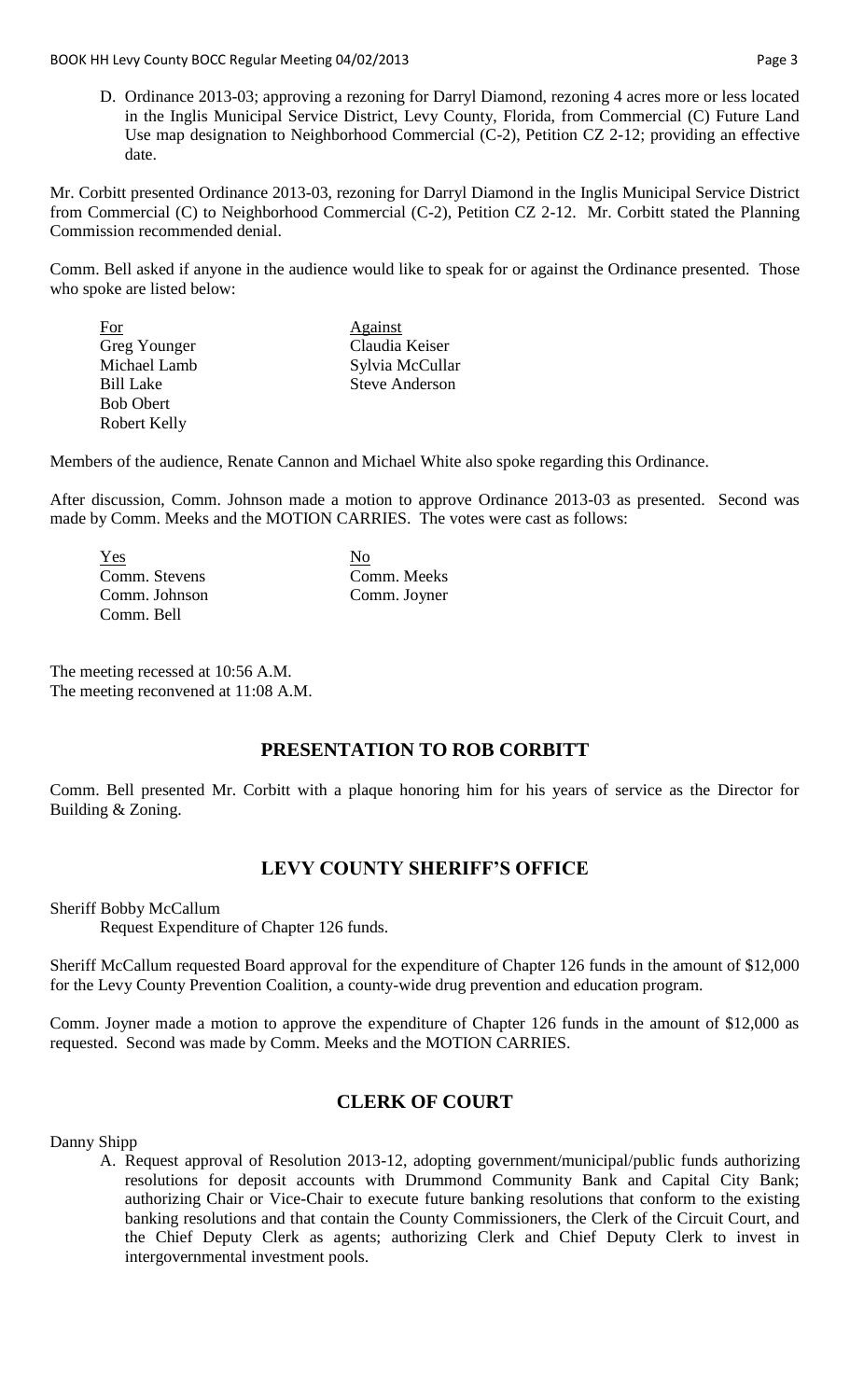Mr. Moody requested on behalf of Mr. Shipp Board approval of Resolution 2013-12, adopting government/municipal/public funds authorizing resolutions for deposit accounts with Drummond Community Bank and Capital City Bank; authorizing Chair or Vice-Chair to execute future banking resolutions that conform to the existing banking resolutions and that contain the County Commissioners, the Clerk of the Circuit Court, and the Chief Deputy Clerk as agents; authorizing Clerk and Chief Deputy Clerk to invest in intergovernmental investment pools.

Comm. Meeks made a motion to approve Resolution 2013-12 as requested. Second was made by Comm. Johnson and the MOTION CARRIES.

B. Request approval of Resolution 2013-17, designating Lincoln Investment Planning, Inc. as an approved institution under the Deferred Compensation Plan as restated by Resolution 2011-50, and previously restated by Resolution 2001-05; confirming the continued appointment of the Plan Administrator.

Mr. Moody requested on behalf of Mr. Shipp Board approval of Resolution 2013-17, designating Lincoln Investment Planning, Inc. as an approved institution under the Deferred Compensation Plan. Mr. Moody introduced Jimmy Cason with Investment Planning, Inc. who spoke to the Board.

Comm. Stevens made a motion to approve Resolution 2013-17 as requested. Second was made by Comm. Joyner and the MOTION CARRIES.

# **LINDA EVANS & JILL HAZARD**

Request paving of SE 114 Avenue in Steeplechase Farms Subdivision, Morriston, Levy County.

Linda Evans and Jill Hazard spoke to the Board requesting paving of SE 114<sup>th</sup> Avenue in Steeplechase Farms Subdivision. It is currently on the paving list, but due to increased traffic, the condition of this road has deteriorated rapidly. Ms. Evans and Ms. Hazard requested the Board move this road up on the paving list.

Comm. Stevens responded there are criteria for roads to be placed on the paving list and the Road Department is working as quickly as possible with the money available for paving on each road in the order it was placed on the list.

# **DEPARTMENT REPORTS**

# **COUNTY COORDINATOR**

County Coordinator, Fred Moody

A. Presenting Revised Proposal for Road Maintenance Assessment Program Update.

Mr. Moody presented the Revised Proposal for Road Maintenance Assessment Program Update as prepared by Nabors, Giblin & Nickerson, P.A. The total amount for professional services is \$17,875.

Comm. Stevens made a motion to approve the revised Proposal for Road Maintenance Assessment Program Update as requested. Second was made by Comm. Johnson and the MOTION CARRIES.

B. Presenting update on RESTORE Act Advisory Committee meeting; April 9<sup>th</sup>, 2013 at 6:00 P.M. at the Levy County Courthouse.

Mr. Moody informed the Board of the first RESTORE Act Advisory Committee meeting which is scheduled for April 9<sup>th</sup>, 2013 at 6:00 P.M. at the Levy Courthouse.

C. Presenting update for the George T. Lewis Cedar Key Airport improvements; Public Meeting April 2, 2013 at 5:30 P.M. at the Cedar Key Community Center, 809 6<sup>th</sup> Street.

Mr. Moody stated there is a Public Meeting this evening at the Cedar Key Community Center regarding the George T. Lewis Cedar Key Airport improvements which he will be attending. Items to be discussed are: the moving of CR 470 by 25 feet which is the taxi runway and the fencing of the property.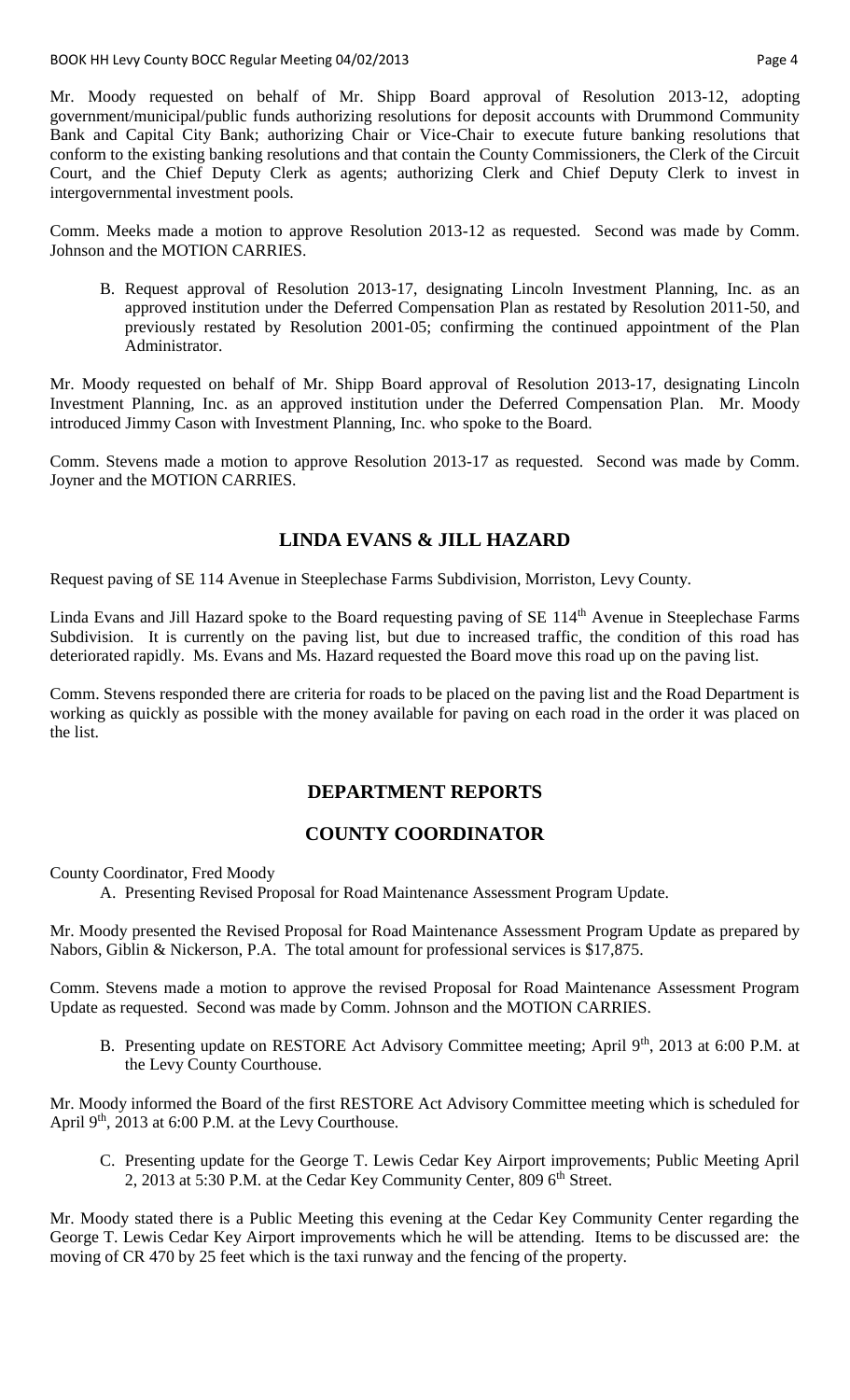BOOK HH Levy County BOCC Regular Meeting 04/02/2013 **Page 5** and the state of the state of the state of the state of the state of the state of the state of the state of the state of the state of the state of the state of t

D. Presenting update from the North Florida Broadband Authority meeting March 27, 2013.

Mr. Moody presented an update to the Board from the North Florida Broadband Authority meeting he attended on March 27, 2013 in Fanning Springs. At the present time, there are still nine (9) cities and seven (7) counties a part of the North Florida Broadband. The next meeting is scheduled for Wednesday, April 10<sup>th</sup> at 11:00 A.M. in the County Commission room in the Madison County Annex.

E. Request Board Direction/date for the Public Meeting on proposed changes to alcohol sales hours.

Mr. Moody requested Board direction/date for a Public Meeting on proposed changes to alcohol sales hours.

After discussion, the Commissioners agreed to hold a Public Meeting May  $7<sup>th</sup>$  at 6:30 P.M. to hear input from the public regarding proposed changes to alcohol sales hours.

F. Request Board direction for Impact Fee Study RFP; received two (2) responses, one received late via UPS at 2:15 P.M. on 3/26/2013.

Mr. Moody requested Board direction regarding responses received for an Impact Fee Study RFP. Two (2) had been received; the second was delivered 15 minutes late on the due date of 3/26/2013.

After discussion, the Commissioners agreed to have Mr. Moody contact the bidder which had submitted their RFP for the Impact Fee Study on time and disregard the one received late.

G. Presenting a request from Miracle Vision Tabernacle Outreach Center, Inc. requesting the Board donate the Raleigh voting precinct building to their organization.

Mr. Moody presented a request from Miracle Vision Tabernacle Outreach Center, Inc. for the Board to donate the Raleigh voting precinct building to their organization.

Comm. Meeks made a motion to approve donating the Raleigh voting precinct building to Miracle Vision Outreach Center, Inc. with the condition the recipient will be responsible for moving the building. Second was made by Comm. Joyner and the MOTION CARRIES.

#### **ROAD DEPARTMENT**

Bruce Greenlee, Administrative Road Superintendent

- A. Request Board approval for SCOP Application; Small County Outreach Program grant application for C40A (SE 193 Place), Levy County, Florida.
	- B. Request Board approval for SCOP Application; Small County Outreach Program grant application for C434 (NE 60 Street), Levy County, Florida.
	- C. Request Board approval for SCRAP Application; Small County Road Assistance Program grant application for LCR 549 (SE 180 Avenue/SE 42 Place), Levy County, Florida.
	- D. Request Board approval for SCRAP Application; Small County Road Assistance Program grant application for LCR 335A, Levy County, Florida.
	- E. Request Board approval for CIGP Application; County Incentive Grant Program grant application for C345/C347 (NW 30 Avenue/SE Place).
	- F. Request Board approval for CIGP Application; County Incentive Grant Program grant application for C341 (NW 60 Avenue), Levy County, Florida.

Mr. Greenlee requested Board approval of the above listed grant applications to the Florida Department of Transportation for road improvements in the county.

Comm. Joyner made a motion to approve submitting the above listed SCOP, SCRAP and CIGP Grant applications as requested. Second was made by Comm. Meeks and the MOTION CARRIES.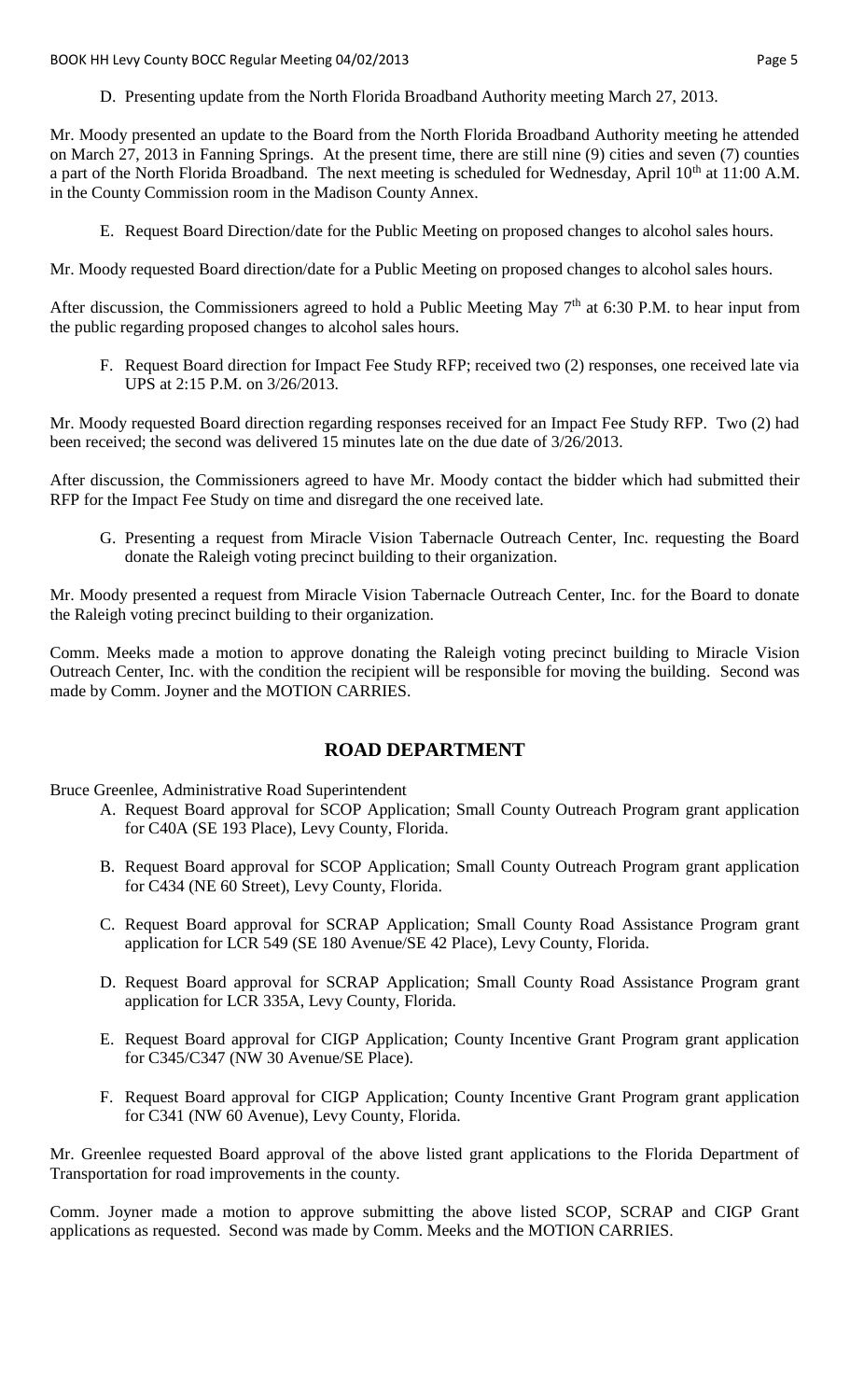# **LEVY COUNTY TRANSIT**

Connie Conley, General Manager

Request approval of the Service Agreement with Suwannee River Economic Council for Transportation Services, January 1 thru December 31, 2013.

Ms. Conley requested Board approval of the Service Agreement with the Suwannee River Economic Council for Transportation Services for January 1 thru December 31, 2013. This allows them to provide transportation services to the Senior Centers located in Chiefland and Williston.

Comm. Johnson made a motion to approve the Service Agreement with the Suwannee River Economic Council as requested. Second was made by Comm. Joyner and the MOTION CARRIES.

#### **PUBLIC SAFETY**

David Knowles, Director

- A. Requesting Chairman's signature to formally thank Citrus County Sheriff's Office for their donation of three (3) fire trucks.
- B. Requesting Chairman's signature to formally thank Marion County Fire Rescue for their donation of three (3) fire trucks.

Mr. Knowles requested Board approval for the Chairman to sign thank you letters to be sent to the Citrus County Sheriff's Office and the Marion County Fire Rescue for their donation of fire trucks to the Levy County Department of Public Safety.

Comm. Joyner made a motion to authorize the Chairman to sign the thank you letters as requested. Second was made by Comm. Johnson and the MOTION CARRIES.

C. Requesting approval to waive the short list/interviews and select the sole proposal for EMS Management and Consultants negotiation for EMS billing.

Mr. Knowles requested Board approval of EMS Management and Consultants and to and waive the short list/interviews as they were the only firm to respond to the RFP for EMS billing. He requested the Board allow himself, Atty. Brown and Mr. Moody to enter into negotiations with this company and to bring an Agreement back at the next Board meeting for approval.

Comm. Johnson made a motion to waive the short list/interviews and select EMS Management and Consultants as requested for EMS billing. Second was made by Comm. Meeks and the MOTION CARRIES.

D. Requesting Board approval for the Chairman to sign the ICOM America Services and Equipment Agreement with inclusion of the optional products and services.

Mr. Knowles requested Board approval for the Chairman to sign the ICOM America Services and Equipment Agreement including the optional products and services. This contract will provide a narrowband compliant VHF two-way paging and radio system meeting the Florida Department of Management Services' recommendation from December 20, 2006 to upgrade the existing system improving reliability and performance.

Comm. Stevens made a motion to approve the Chairman to sign the ICOM America Services and Equipment Agreement including the optional products and services as requested. Second was made by Comm. Joyner and the MOTION CARRIES.

Sally Price, President of the Inglis Commission spoke from the audience asking Mr. Knowles and the Board how to get Board approval to start negotiations for Inglis to become a Levy County Fire Department and to talk to the Sheriff regarding their services.

Atty. Brown advised Ms. Price to have the Town's Fire Commissioner or staff member make contact with Mr. Knowles and Sheriff McCallum.